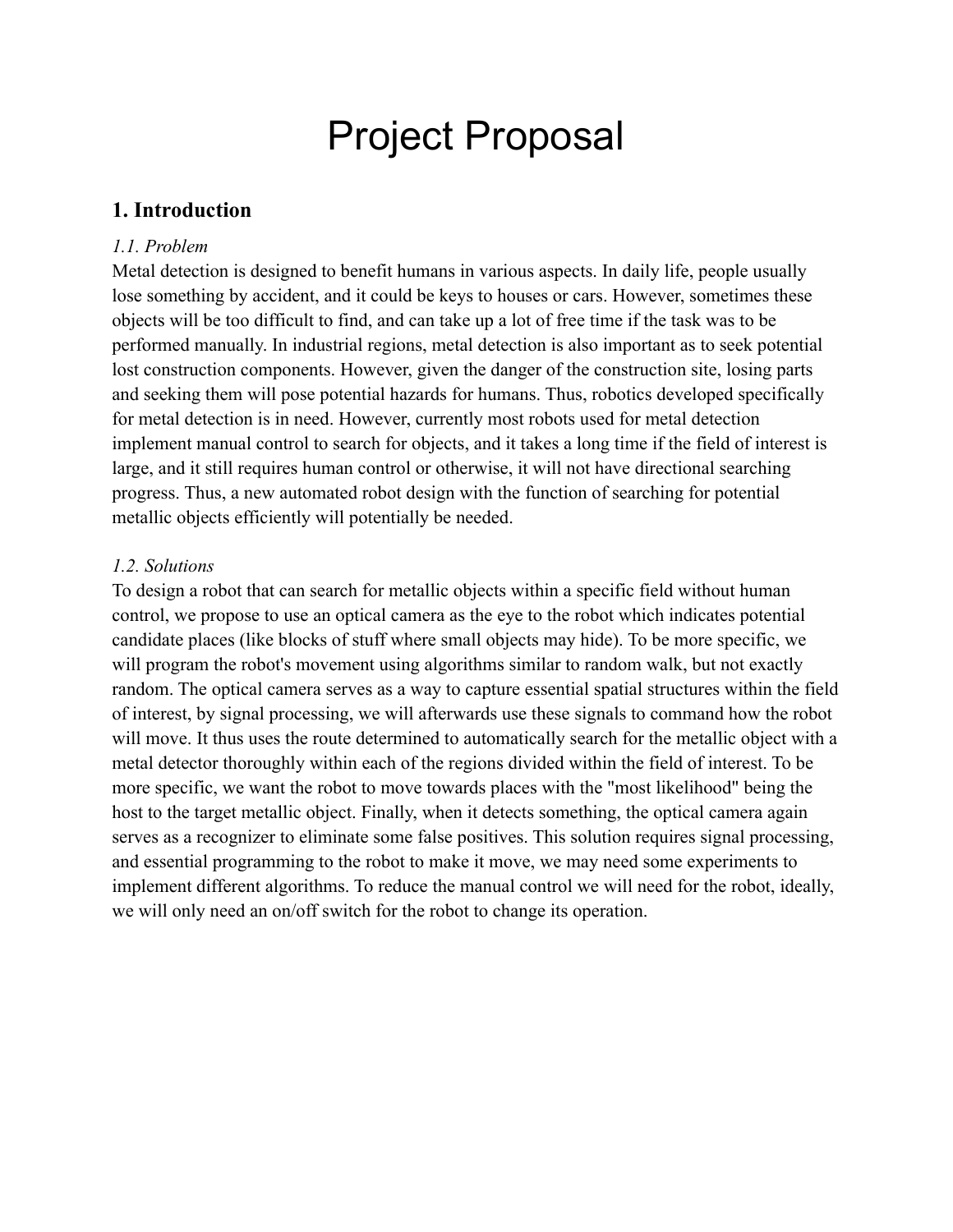

Considering the solutions we have above, there are several high level requirements that are needed to successfully implement this project:

1. Robot's basics, including moving algorithms, robotic arms design, and sufficient power supply, should be accomplished. (mechanical functionality)

2. Having the ability to recognize images captured from the optical camera. (visual/determination functionality, or eye/brain functionality of the robot)

3. The metal detector should be able to detect the metal objects from a relatively reasonable distance (at least 15 cm). (sensing functionality).

# **2. Design**

*2.1. Block diagram of the design*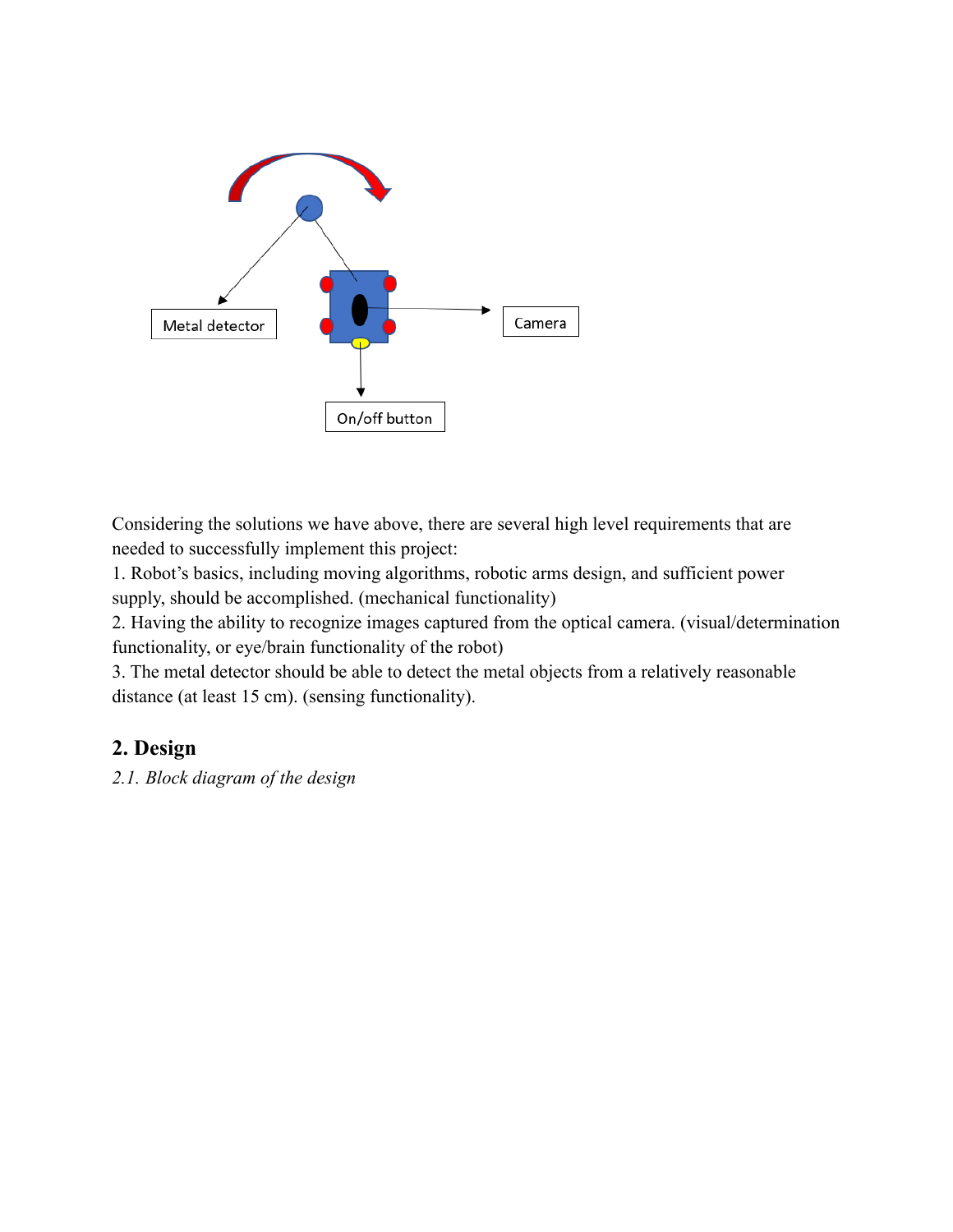

#### *2.2. Subsystem overview*

The mechanical system includes power, robotic arms, motors, and actuators (which will be used mostly for the motion car). For the power subsystem, we will consider two parts which may require different power sources. For the robot itself, especially the robotic arms, we consider Lithium Polymer Batteries (Li-Po), which are lightweight, have good capacity, and sufficient voltage for most electronic components (3.7 Volts). For the carrier which we plan to use with a motion car, to have enough power for long term utilization, we plan to use HWE lithium battery to have enough power (420 Wh) and voltage (12 Volts) for motion. We can also consider the metal detector's power in this section, but depending on the type of detector we choose at last, we will have different preparations: for example, one cheap economic "9 Function Metal Detector With ArmRest" in Harbor Freight store uses 6 AA batteries, and some others use USB charging, therefore, we are not concerning them in this mechanical system. Overall, the choice of the metal detector will depend on our needs once we enter deep into the project. The optical camera may have its own power methods (like cable charging), so we will not consider them here as well. For the robotic subsystem, like robotic arms, motors, and actuators, we expect at least one robotic arm used for metal detector handling, and one small controller for our optical camera. Both parts should be able to rotate freely in the horizontal plane so that we have the control to search thoroughly within a flat region. Some vertical direction control may need further parts to gain advanced control. For this project, we mostly focus on the horizontal plane to gain initial implementation.

The control system is the heart of the design, which relies on our ability to translate the signals from the camera to control signals that will be sent to the robotic systems (the robotic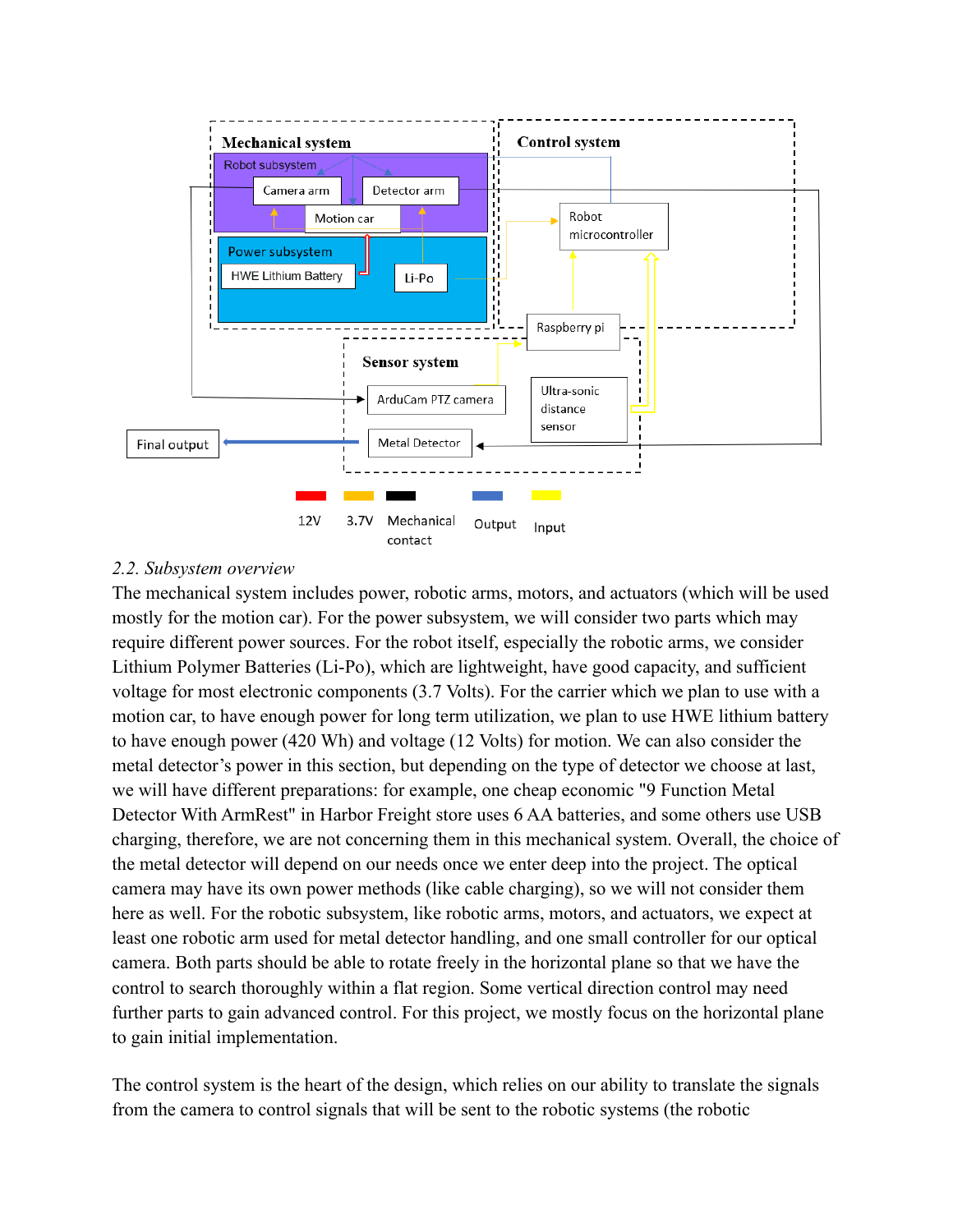sub-mechanical system above), and thus, we will need a microcontroller which is capable of processing data efficiently to perform the task afterwards. The microcontroller should have inputs associated with the angle of the robotic arms (angle information is needed to control the 2D movements), camera (signal processing to output a 1 or 0 signal, combining with angle signal to determine if the robot should move towards that direction). Considering 2D signal processing tasks to be performed, we will need a large enough memory for our microcontroller, or an extra external device having sufficient memory to process the images. Typically we have considered using AT32UC3A3256 for efficient and compact design for robot microcontroller and raspberry pi for the specific task of image processing which then generates signals for the microcontroller for integration. The alternative is to process data using other interfaces (computer), and send the processed and simplified data back to the microcontroller to perform tasks we desire. However, currently we prefer the idea of Raspberry pi combined with a microcontroller so as to minimize the external condition needed to operate the system.

The sensor system is the eye for the robotic system which consists of three components: Metal detector, optical camera, and an ultrasonic sensor for more refined control. Metal detector as we have described in the mechanical subsystem, uses the economic metal detector from Harbor Freight store (70 dollars). Since this detector has a small detection range, we may have to switch to a more advanced detector. But overall, this should not be a limiting factor for this project as we have the core to be the optimized route determination. The metal detector serves as one determination end to receive signals to trigger detection when the object is close enough. Optical camera assisted with an ultrasonic sensor is used for obtaining and transmitting data to the control subsystem to generate accurate control signals for the mechanical system. It also serves as the second determination end along with the metal detector to eliminate false positives. We have considered cameras similar to the ArduCam PTZ camera which is both economical (50 dollars), programmable, and flexible enough (apart from horizontal control, but also vertical direction to focus) to scan a reasonable amount of spatial information.

Overall, the entire design depends mostly on integrating the raspberry pi and microcontroller systems with multiple sensors. We plan to use the PCB to create connections between the microcontroller input and raspberry pi output using digital (High/Low signals) while simultaneously managing analog signals from the IR signal and the sonar which identifies metal detection. We would also need to manage the feedback loops, the microcontroller and different sensors to control the robot's motion and orientation. This product is very difficult to simulate as it's dependent on signals operating in tandem and solving the resulting mathematical calculations would take a few months at the undergraduate level. We can simulate parts of the project such as showing how the image classifier would work in real time using python modules like tensorflow on Jupyter notebook and simulate the power circuit on LTSpice.

## **3. Ethics and Safety**